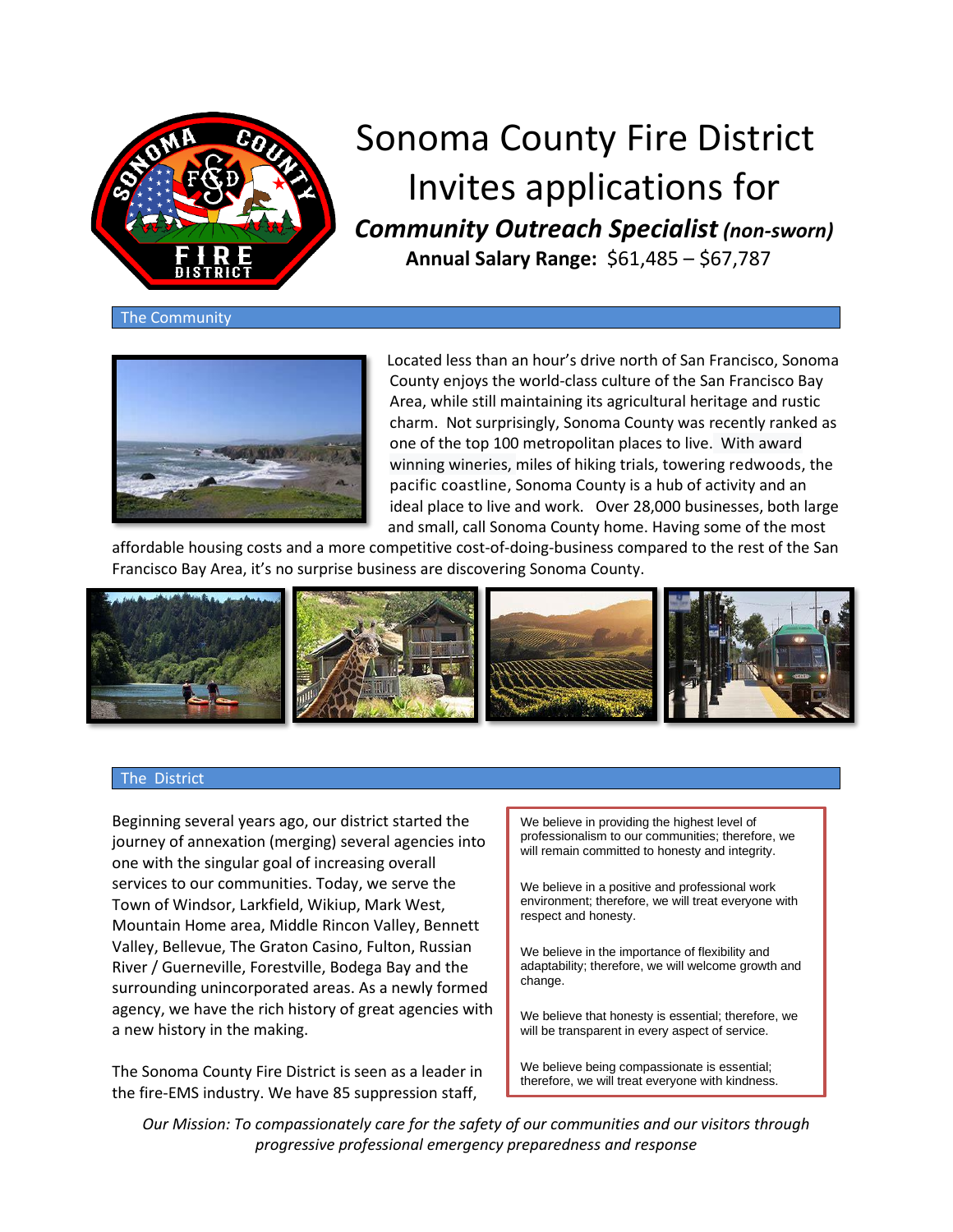13 apprentice firefighters, 40 volunteers. The administration includes a Fire Chief, two Deputy Chiefs, three shift Battalion Chiefs, three Division Chiefs (Training, Fire Marshal & EMS), a Deputy Fire Marshal, a Fire Inspector, a finance division and admistrative support. The district is in excess of 250 square miles and a population of more than 100,000 people.

The men and women of the Sonoma County Fire District serve our communities with pride, integrity, and an unwavering commitment to excellence. Customers care and community involvement is our culture. "We have it all" when it comes to diversity of response area including a municipal airport, commuter rail, large wineries, a large rural area, several world-wide known businesses, a large wildlife preserve, and one of the state's largest casino. The Russian River runs along the district, surrounded by large wineries, farmland, and open space. There are no routine calls for service in our district. In addition to modern fleet of Type I, III and Type IV Fire Engines, our district has a ladder truck, fire boat, rescue, ALS ambulances, boats, jet skis, an OES USAR engine and water tenders. We also have a FEMA certified USAR "live find" K-9 and handler who along with several other members are part of USAR Task Force 4. We have 9 stations. We are a special district managed by a 7-member board of directors.

## The Position

# **Under supervision and direction of Fire Marshal, the Public Outreach Specialist will:**

- Research, develop, plan and coordinate activities of community outreach programs and projects
- Provide information and referrals regarding departmental activities and services and resources available through the District or in the community
- Promote the District's Vision, Mission, and Guiding Principles
- Develop and prepare written informational materials and presentations in a variety of formats
- Attend community meetings and serve on committees or boards as a District representative
- Coordinate and facilitate small to large group meetings
- Organize special events, dedications, and major community involvement days
- Facilitate communications and resolution of problems, concerns or complaints between residents and District staff and officials
- Conduct research and prepare responses to English and non-English speaking resident inquiries on a variety of needs
- Identify ways to enhance service to the community
- Develop and maintain positive public and community relationships
- Enhance community outreach and education through electronic communication and social media development and management
- Prepare public service announcements and work with news media on educational campaigns
- Work with various community-based organizations, neighborhood groups, civic groups, service clubs, schools, youth organizations and other groups to maintain open lines of communication between the District and individuals from various racial, cultural and economic backgrounds
- Participate in needs assessment analysis to identify community outreach needs
- May assist with strategic and short-range planning and implementation of programs and services
- Collaborate with Town, City and County department staff on small to large scale projects
- Attend workshops and training to obtain current information relevant to departmental activities
- Attend evening and occasional weekend meetings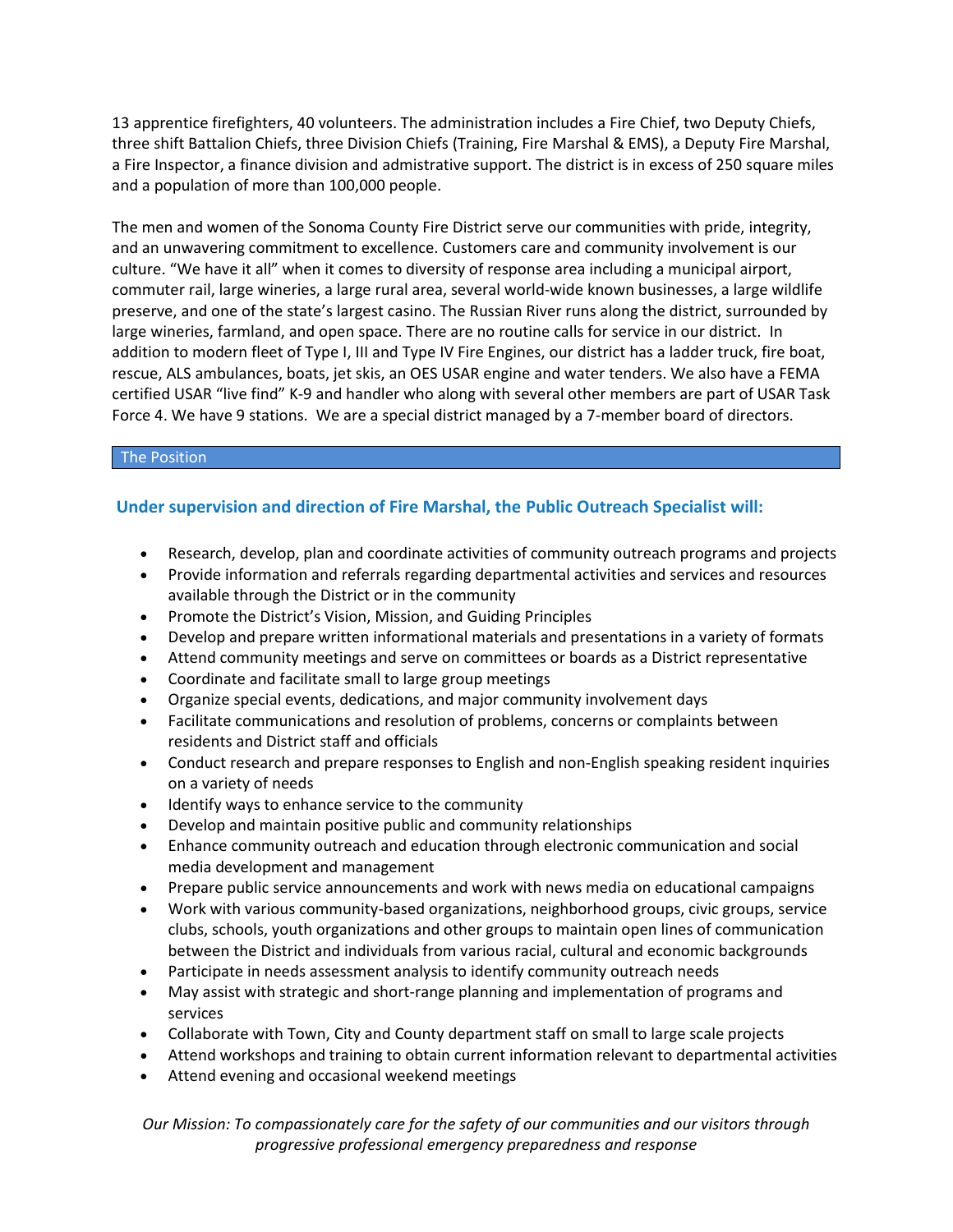## **Fire District Additional Duties:**

- Plan, develop and implement fire prevention, safety, and emergency preparedness programs
- Assist with implementation of a vegetation management program within Wildland Urban Interface areas of the community and organize and coordinate related outreach activities
- Monitor, evaluate and maintain the relevance of fire and life safety public education programs to contemporary issues facing communities
- Respond to questions and fire and life safety needs of the community
- Serve as an Emergency Services Worker during emergencies and disasters in an Emergency Operations Center environment

*The work schedule will vary according to the needs of the Prevention Division. Attendance at evening and weekend community events is required.*

## The Ideal Candidate Will Have the Ability to:

The ideal candidate will be a proven self-starter with strong organizational skills and the ability to communicate clearly, both orally and in writing. They will have public speaking experience and possess excellent skills building strong relationships and working as a team with diverse groups of people. The ideal candidate will have experience developing and implementing effective community outreach program and activities. Public safety experience and grant writing/management is a plus. Bilingual English/Spanish skills are highly desirable.

## **Knowledge of:**

Knowledge of contemporary issues affecting local government and the community; relevant federal state and local programs and related laws, policies and procedures; resources available to members of the communities served; management of group dynamics and meeting facilitation techniques and methods; basic dynamics of human behavior including problem solving and motivation techniques; data collection and presentation methods; needs assessment methods; English usage, grammar, vocabulary, and spelling.

The ability to communicate clearly and concisely, orally and in writing; effectively plan, direct, manage, and coordinate projects; provide clear direction to others; properly interpret and make decisions in accordance with laws, regulations and policies; demonstrate initiative and resourcefulness; exercise independent judgment and work with minimal supervision; effectively sustain frequent contact with a wide variety of people; gather and analyze data; analyze situations accurately and recommend an effective course of action; understand and relate to the needs of members of the communities to be served; provide culturally appropriate and responsive services to diverse populations to meet identified needs; prepare, organize, and make presentations to community and professional groups; establish and maintain effective working relationships with employees of the District and other government and community agencies; operate standard office equipment, a computer and a variety of software, and audio-visual equipment; learn the organization, policies, procedures and operating details of the District and assigned department.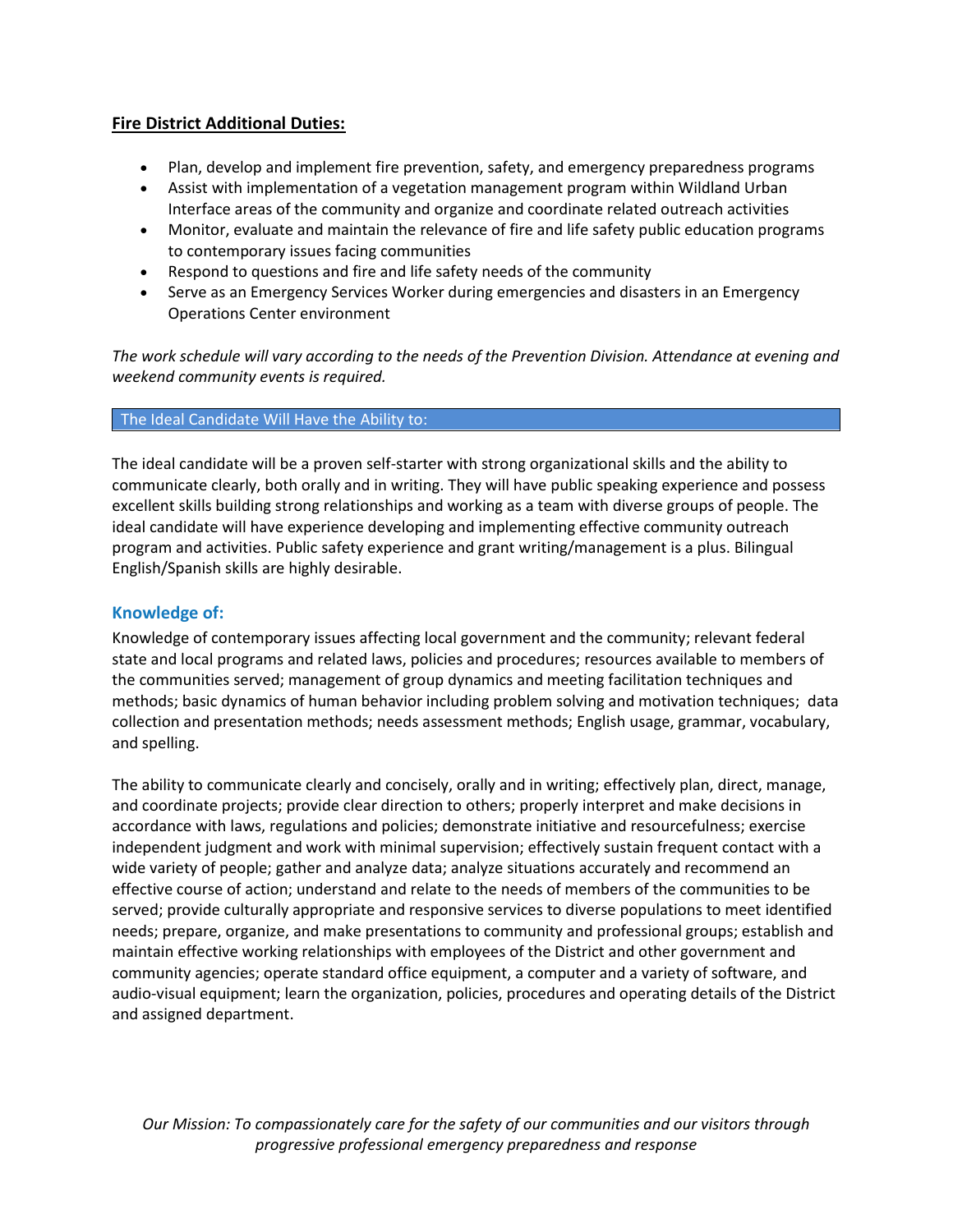## **Minimum Qualifications:**

**Experience:** Sufficient experience performing community contact duties intended to establish or promote an effective working relationship between community representatives or groups and local government or service agencies; experience which includes identifying and resolving problems encountered by either individuals or a community group is desirable.

**Education:** The completion of high school. Courses in sociology, psychology, marketing, communication, emergency management, environmental studies or other closely related fields from an accredited college or university is highly desirable. Bilingual capability in English-Spanish is highly desirable.

**License:** This classification requires the use of a vehicle while conducting District business to conduct public outreach, transport training and outreach materials, and travel to meetings and events in widespread locations throughout the County both during and after hours. In order to drive, individuals must be physically capable of operating the vehicles safely and must possess a valid, Class C, California driver license.

*Any combination of experience and education that could likely provide the required knowledge and abilities would be qualifying.*

#### Application and Selection Process

## **Application packet must include the following:**

- Cover letter
- Signed and completed employment application (found on our website)
- Résumé
- DMV printout (past 12 months)

Completed application packet can be mailed or emailed to Sonoma County Fire District, PO Box 530, Windsor, CA 95492-0530, to Kathy Washington[, kwashington@sonomacountyfd.org](mailto:kwashington@sonomacountyfd.org) **The packet must be received by 12:00 pm on May 9, 2022.**

Applications will be reviewed, and qualified candidates will be invited to participate in an interview the week of May 16, 2022.

## **Hiring Information**

- Employment offers are normally subject to reference and background checks including fingerprint clearance
- The District may require a pre-employment physical examination, paid by the district
- Sonoma County Fire District is committed to fostering a safe, pleasant, and harassment-free work environment.
- Sonoma County Fire District is an equal opportunity employer. All interested parties are encouraged to apply